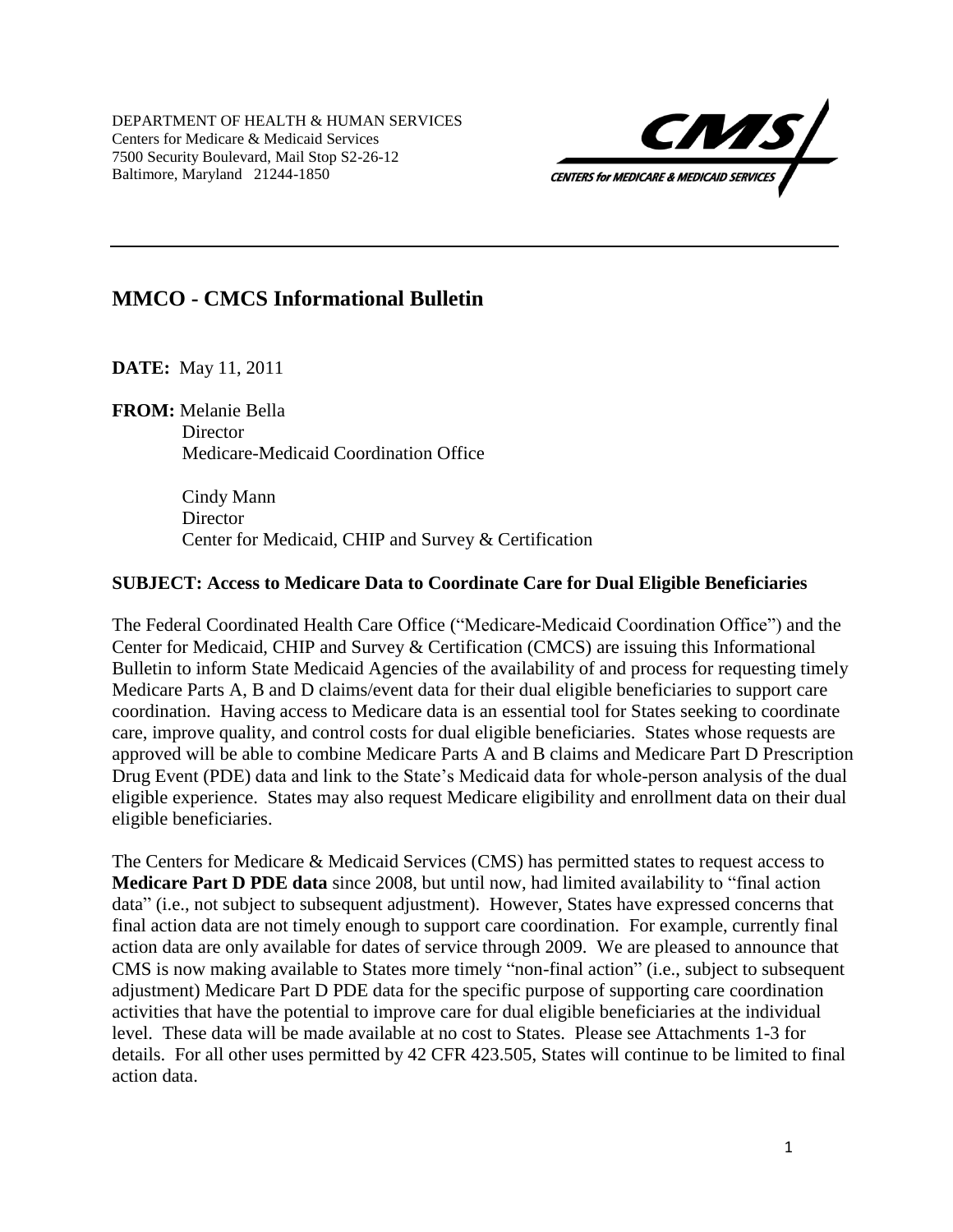CMS has provided States the ability to request timely **Medicare Parts A and B claims data** since 2008, and **Medicare Parts A, B, C, and D eligibility/enrollment data** since 2009. We have learned some States are unaware of these options, so are including a reminder in this Informational Bulletin. For details on the availability of and process for requesting Medicare Parts A and B claims data, please see Attachment 4. For details on requesting access to Medicare eligibility and enrollment data, please see Attachment 5. Both are available at no cost to States. Please note that at this time, Medicare Part C health plan encounter data are not collected.

### **For Additional Information**

We hope these data will help States as they seek to coordinate and improve care for people eligible for Medicare and Medicaid.

States that have additional questions may contact the Medicare-Medicaid Coordination Office at [MedicareMedicaidCoordination@cms.hhs.gov.](mailto:MedicareMedicaidCoordination@cms.hhs.gov)

Attachments (5):

- 1 Process for Requesting Medicare Part D PDE Data
- 2 Limitations of Medicare Part D PDE Data
- 3 Medicare Part D PDE Data Element Availability
- 4 Process for Requesting Medicare Parts A and B Claims Data
- 5 Process for Requesting Medicare Eligibility/Enrollment Data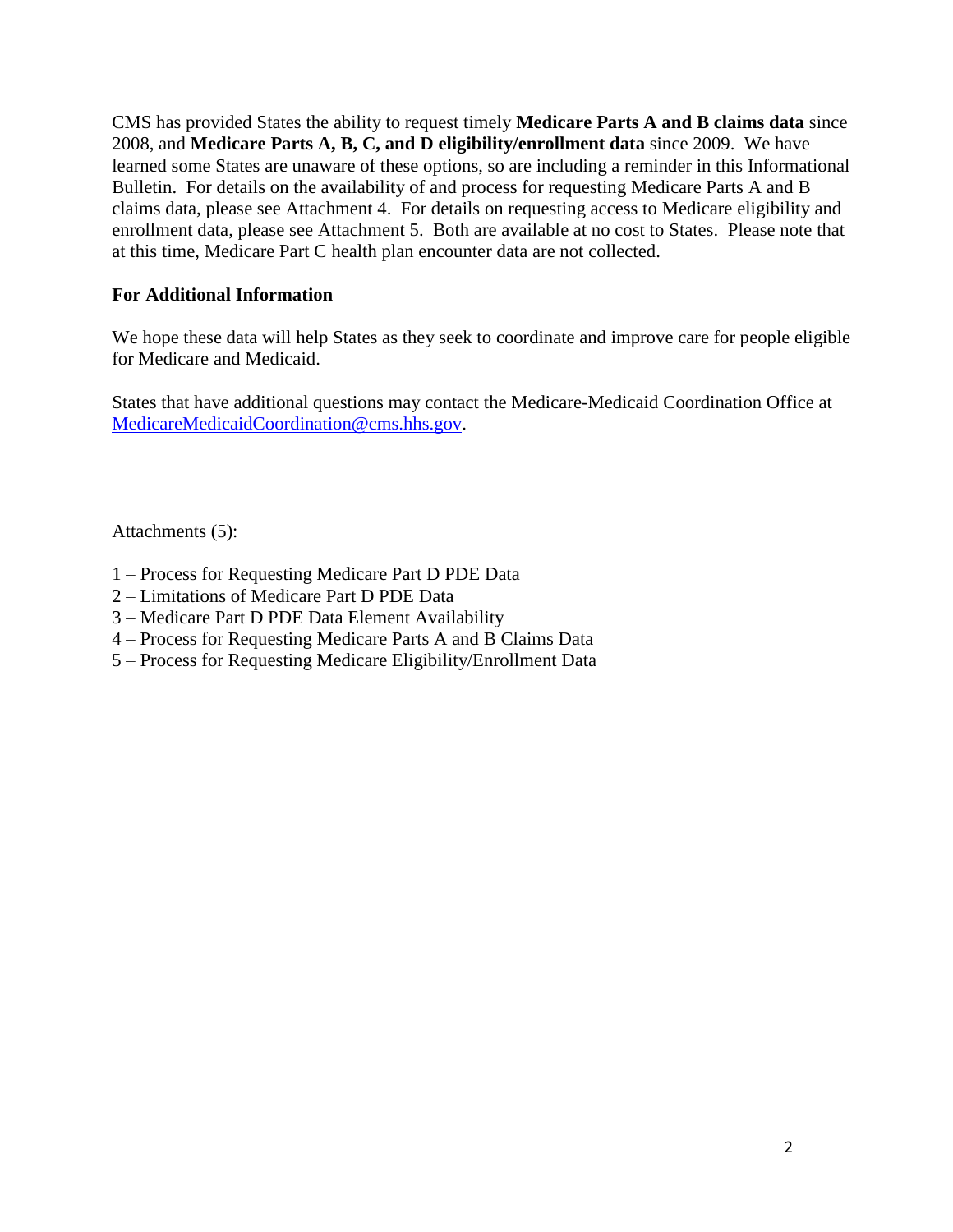## Attachment 1 – Process for Requesting Medicare Part D PDE Data

As described in the October 3, 2008 State Medicaid Letter, States have been able to request "final action" (i.e., not subject to subsequent adjustment) Medicare Part D Prescription Drug Event (PDE) data since 2008. CMS is now permitting States to request more timely non-final action Medicare Part D PDE data, specifically for care coordination activities that have the potential to improve care for dual eligible beneficiaries at the individual level. Please note that there are limitations to the data, e.g., the data are subject to lags that may impact their efficacy for care coordination (please see Attachment 2 for additional details).

The release of Medicare Part D PDE data by CMS is governed by 42 CFR 423.505(m), which includes various privacy protections for these data, and requires CMS to allow only the release of minimum data necessary to a requestor. Accordingly, States will only receive PDE data on individuals who are full-benefit dual eligible beneficiaries in that particular State, and must justify the necessity for each data element requested for their care coordination efforts. CMS has determined that financial data elements will not be made available, nor will internal plan and pharmacy prescription identification numbers. Please see Attachment 3 for the list of specific data elements available for release.

Given the sensitivity of these data, States requesting these data will need to provide strong protections for them. CMS will only permit these data to be shared with downstream entities if necessary to support specific care coordination efforts, and the State must demonstrate how it will ensure that the downstream entities safeguard these data. Please note that CMS will generally not approve further re-release or sharing from the first level downstream entity to other downstream entities. Finally, please note that these data will not be permitted to be used by the State Medicaid Agency, nor matched with files from other State agencies, for any purpose other than care coordination for dual eligible beneficiaries, e.g., investigating fraud or conducting research.

States may request one historical baseline file and monthly files thereafter of non-final action Medicare Part D PDE data to support care coordination for dual eligible beneficiaries. There is no cost to States for Medicare Part D PDE data shared under this process. For more information on requesting non-final action Medicare Part D PDE for care coordination purposes, please visit our website at [http://www.cms.gov/Medicare-Medicaid-Coordination.](http://www.cms.gov/Medicare-Medicaid-Coordination)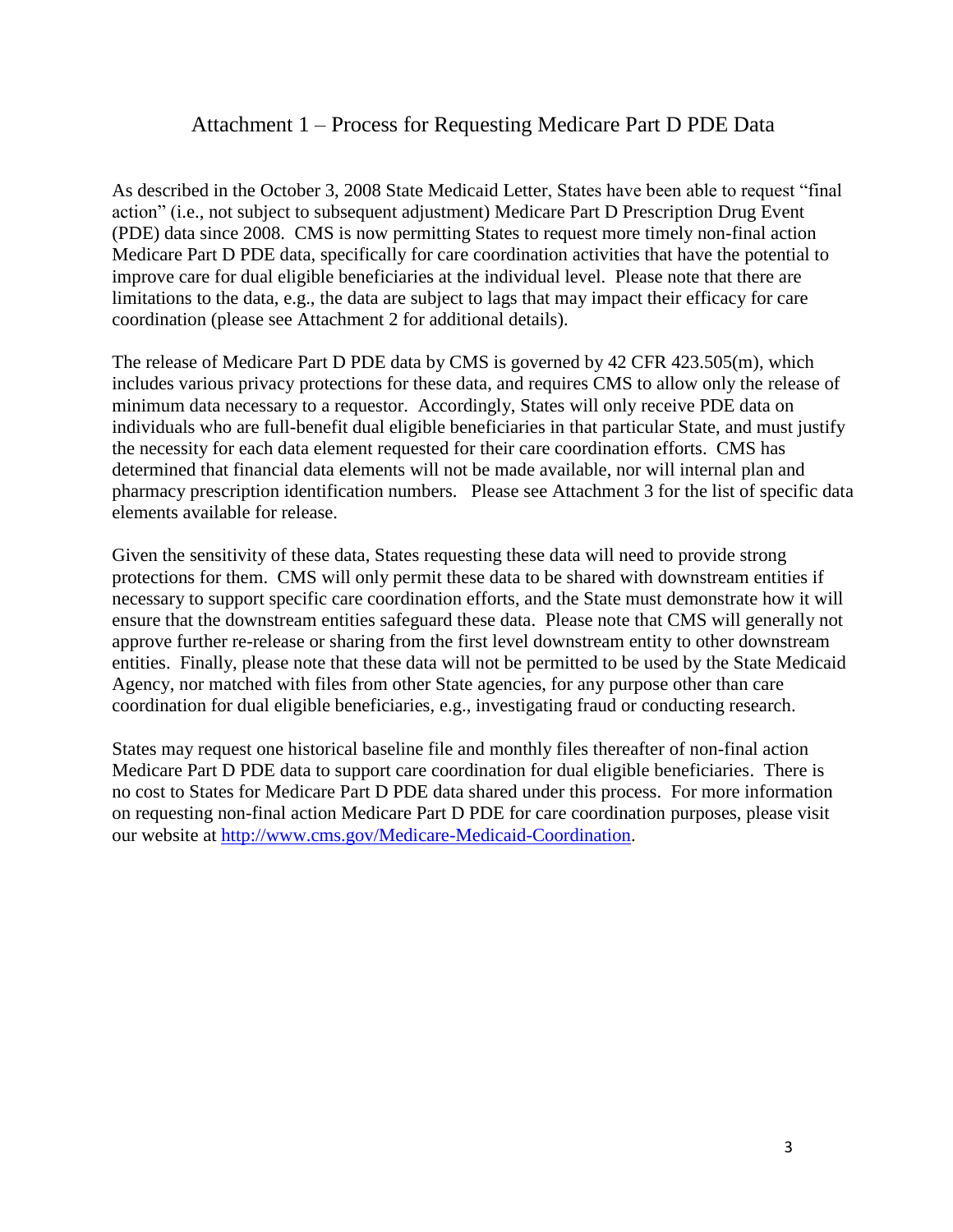## Attachment 2 -- Limitations of Medicare Part D PDE Data

States interested in receiving non-final action (i.e., data that may be subsequently adjusted) Medicare Part D Prescription Drug Event (PDE) data for care coordination of their dual eligible beneficiaries should be aware there are some limitations to these data. As described below, the primary limitation is that Medicare Part D PDE data do not necessarily represent a complete picture of prescription drugs used by dual eligible beneficiaries. In addition, the data are subject to lags that may impact their efficacy for care coordination. A more detailed discussion of limitations follows.

- PDE data have lags that may reduce their efficacy for care coordination. State Medicaid Agencies may be used to obtaining prescription drug claims in close to real time when they are the primary payer. However, as noted below, PDE data are not claims. Medicare prescription drug plans must submit PDE data to CMS every 30 days; however, at this time there is no timely filing limit, except that related to the annual financial reconciliation process. In addition, while PDE data are loaded into CMS' system daily, CMS will only send files of these data once a month to States whose requests for non-final action data are approved.
- PDE data received may be non-final action; subsequent non-financial adjustments may occur. For example, a pharmacy may submit a corrected National Drug Claim (NDC) number or days supply. However, these types of adjustments are very rare.
- PDE data may not provide a complete picture of drugs dispensed to dual eligible beneficiaries. Reasons include:
	- o PDE data are only available for dual eligible beneficiaries enrolled in a Medicare Part D prescription drug plan. Individuals not enrolled in those plans will have no PDE data. This includes individuals receiving their prescription drug coverage from other sources such as an employer/union plans (which may or may not claim the Part D Retiree Drug Subsidy), Veterans Administration, Tricare, or the Federal Employees Health Benefit Plan.
	- o Dual eligible beneficiaries enrolled in a Medicare prescription drug plan may obtain drug coverage through other sources, e.g., drugs may be covered under Medicare Part B; Medicaid; a pharmaceutical patient assistance program outside of the Part D benefit; other coverage; or paid for out-of-pocket by a beneficiary. Prescription drugs explicitly excluded by Part D, as well as over the counter drugs, will not have PDE data associated with them.
- PDE data are not the same as individual drug claim transactions. Instead, they are similar to encounter data in that they represent summary extracts using CMS-defined standard fields. Requestors using the PDE data should keep in mind that a PDE is not the actual claim paid at the pharmacy, but a record of that claim that has been created by the Part D sponsor prior to its submission to CMS for payment reconciliation.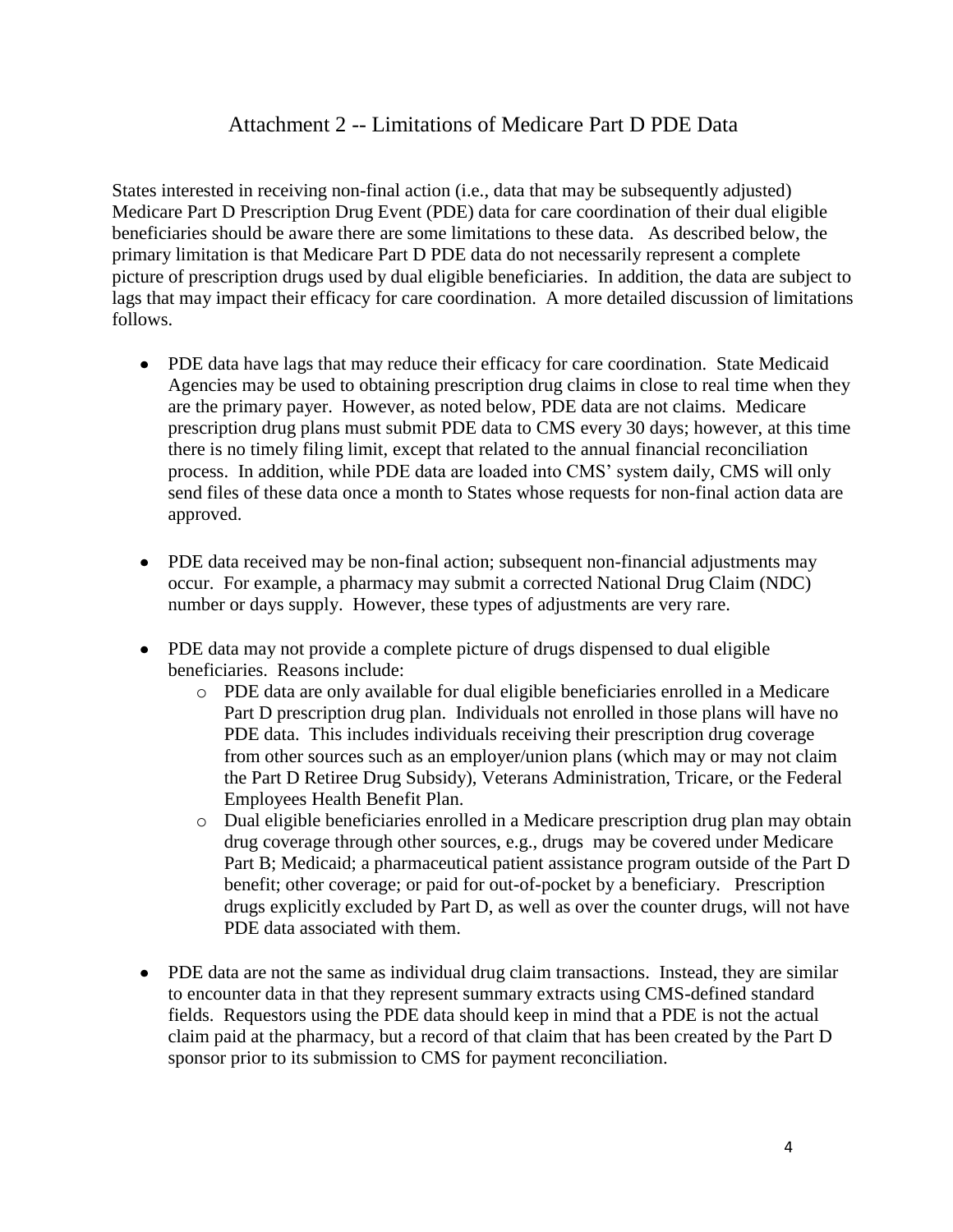# Attachment 3 -- Medicare Part D PDE Data Element Availability

This chart shows the non-final action data elements that are *available* for release to State Medicaid Agencies for care coordination for dual eligible beneficiaries. Please note that under CMS' minimum necessary data policy a requestor would not automatically receive *all* of the available elements, but would only receive those *necessary* for its care coordination efforts.

| <b>Identifiers</b>                                                         |                     |  |
|----------------------------------------------------------------------------|---------------------|--|
| <b>Data Elements</b>                                                       | <b>Availability</b> |  |
| Beneficiary ID                                                             | Available           |  |
| (HIC Number, Cardholder ID, Patient date of birth)                         |                     |  |
| Plan ID                                                                    | Available           |  |
| (PBP identifier, Contract identifier)                                      |                     |  |
| Prescriber ID                                                              | Available           |  |
| (Prescriber Identifier)                                                    |                     |  |
| Pharmacy ID                                                                | Available           |  |
| (Service provider identifier)                                              |                     |  |
| <b>Qualifying Identifiers</b>                                              | Available           |  |
| (Service $\&$ Prescriber Identifier Qualifiers – codes that denote whether |                     |  |
| NPI, NCPDP, UPIN, state license number, DEA, or non-standard code          |                     |  |
| is used)                                                                   |                     |  |
| Internal plan/pharmacy prescription identification numbers                 | Not available       |  |
| (Claim Control Number - a code intended for the plan to identify           |                     |  |
| unique events & Prescription Service Reference Number – a code             |                     |  |
| assigned by the pharmacy at the time the prescription is filled)           |                     |  |

| <b>Drug Utilization Information</b>                                |                     |  |
|--------------------------------------------------------------------|---------------------|--|
| Data Elements                                                      | <b>Availability</b> |  |
| Date of Service                                                    | Available           |  |
| Drug information                                                   | Available           |  |
| (Product/Service Identifier, Quantity Dispensed, Days Supply,      |                     |  |
| Compound Code, Fill Number, Dispensing Status.)                    |                     |  |
| Other utilization information                                      | Available           |  |
| (Dispense as Written/Product Selection Code, Drug Coverage Status) |                     |  |
| Code)                                                              |                     |  |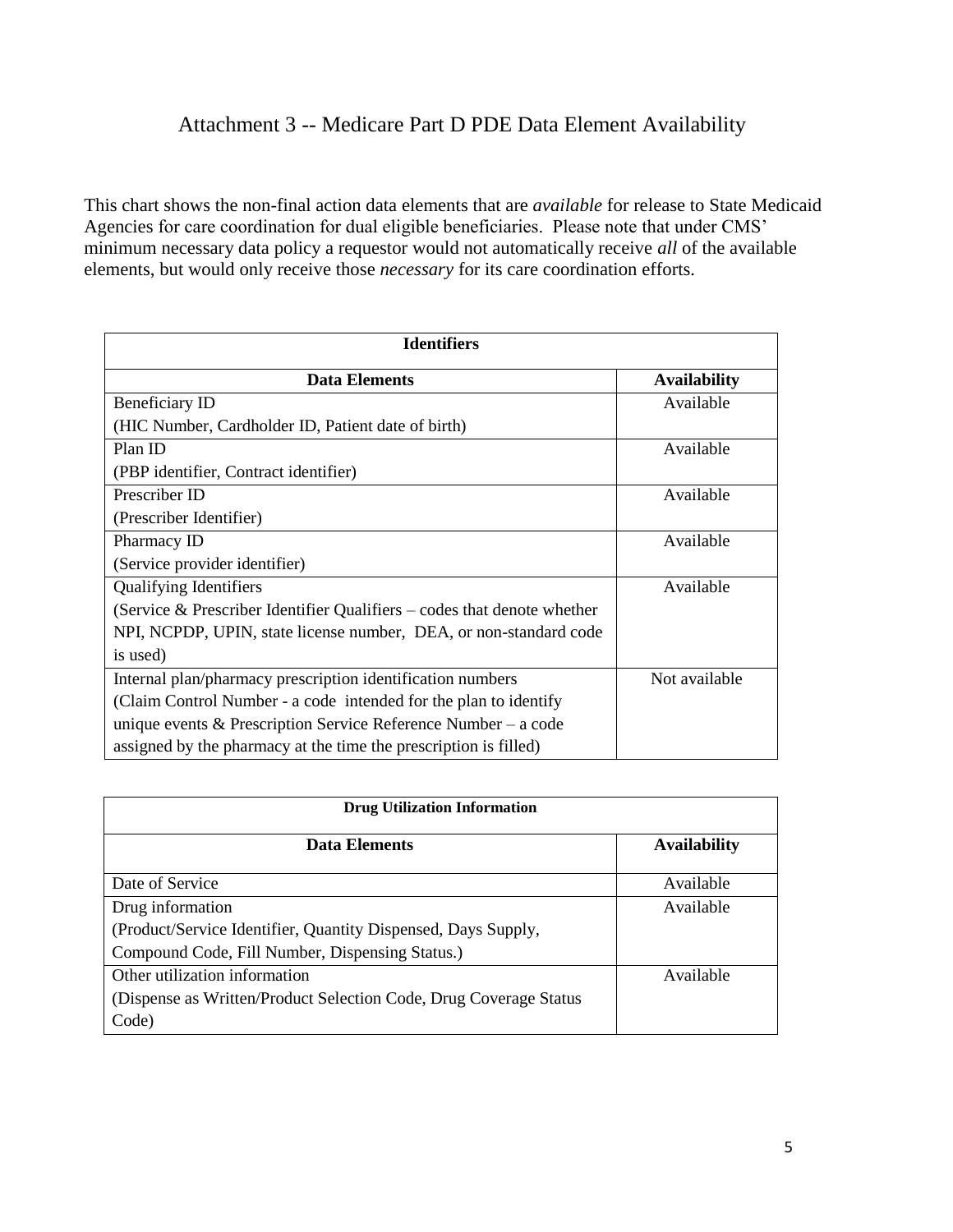| <b>Drug Cost Information</b>                                         |                     |  |
|----------------------------------------------------------------------|---------------------|--|
| Data Elements                                                        | <b>Availability</b> |  |
| <b>Total Drug Costs</b>                                              | Not available       |  |
| (Ingredient Cost, Dispensing Fee, Total Amount Attributable to Sales |                     |  |
| Tax)                                                                 |                     |  |

| <b>Coverage Information</b>                                             |                     |  |
|-------------------------------------------------------------------------|---------------------|--|
| Data Elements                                                           | <b>Availability</b> |  |
| Date Paid                                                               | Available           |  |
| <b>Plan Paid Amounts</b>                                                | Not available       |  |
| (Covered D Plan Paid Amount, Non-covered Plan Paid Amounts)             |                     |  |
| Beneficiary cost sharing                                                | Not available       |  |
| (Patient Pay Amount)                                                    |                     |  |
| <b>Other Payer Amounts</b>                                              | Not available       |  |
| (Other True Out of Pocket Amount, Patient Liability due to Other Payer) |                     |  |
| Amount                                                                  |                     |  |
| Low-Income Subsidy Amount                                               | Not available       |  |
| Other Financial Information                                             | Not available       |  |
| (Gross Drug Cost below Out-of-pocket Threshold, Gross Drug Cost         |                     |  |
| Above Out-of-pocket Threshold)                                          |                     |  |

| <b>Other Descriptive Data</b>                           |                     |  |
|---------------------------------------------------------|---------------------|--|
| Data Elements                                           | <b>Availability</b> |  |
| Patient gender                                          | Available           |  |
| Catastrophic Coverage Indicator                         | Not available       |  |
| (Catastrophic Coverage Code)                            |                     |  |
| In-network versus OON or MSP claim                      | Available           |  |
| (Pricing Exception code)                                |                     |  |
| Electronic versus Paper Claim                           | Available           |  |
| (Non-Standard format Code)                              |                     |  |
| Original versus Adjusted PDE (Adjustment/Deletion code) | Available           |  |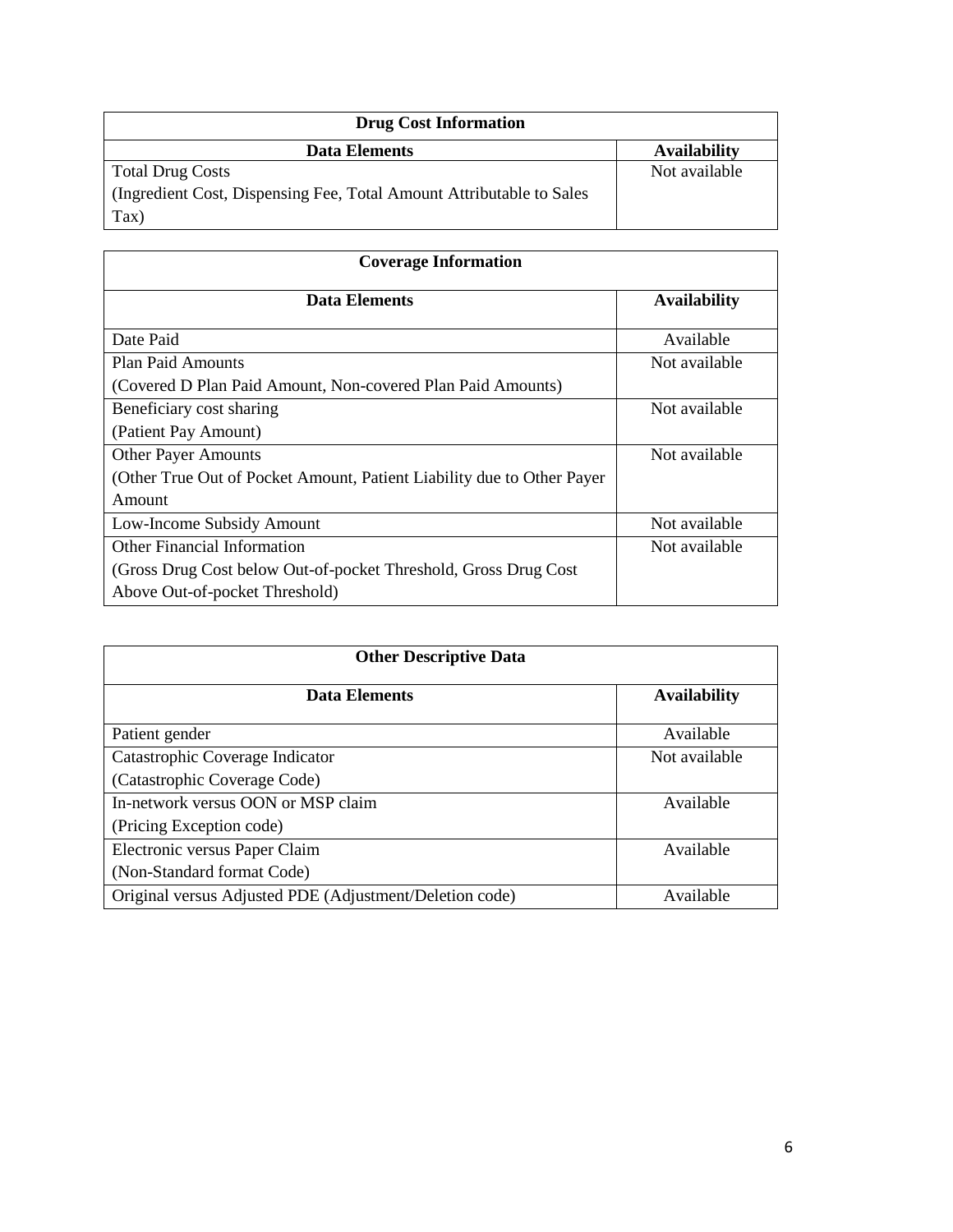## Attachment 4 – Process for Requesting Medicare Parts A and B Claims Data

As described in the October 3, 2008 State Medicaid Director Letter, State Medicaid Agencies that have executed a modified Coordination of Benefits Agreement (COBA) may seek CMS' permission to re-use Medicare Parts A and B claims sent to States to pay dual eligible beneficiaries' Medicare cost-sharing for additional specified care coordination and quality improvement purposes.

States may request to re-use COBA data for activities that fall within paragraphs (1) and (2) of the Health Insurance Portability and Accountability Act (HIPAA) definition of health care operations (see 45 CFR 164.501). The COBA data are "non-final action," i.e., subject to subsequent adjustment, which may result in more than one record for a given service. However, these data are timely, as there is only a two week lag between the time the claims are adjudicated by Medicare and the time that a State would receive them, so they are still effective in supporting care coordination.

States whose requests are approved may re-use older crossover claims they have stored in their systems for the new purposes. On a go-forward basis, they may also re-use data received in their existing crossover file, or may obtain a second file of crossover and non-crossover claims. These data are available at no cost to States. Please refer to the October 3, 2008 State Medicaid Director Letter for detailed procedures, on our website at:

[http://www.cms.gov/SMDL/SMD/itemdetail.asp?filterType=none&filterByDID=-](http://www.cms.gov/SMDL/SMD/itemdetail.asp?filterType=none&filterByDID=-99&sortByDID=1&sortOrder=descending&itemID=CMS1215727&intNumPerPage=10) [99&sortByDID=1&sortOrder=descending&itemID=CMS1215727&intNumPerPage=10.](http://www.cms.gov/SMDL/SMD/itemdetail.asp?filterType=none&filterByDID=-99&sortByDID=1&sortOrder=descending&itemID=CMS1215727&intNumPerPage=10)

**However, please send requests for information to** 

**[MedicareMedicaidCoordinaton@cms.hhs.gov](mailto:MedicareMedicaidCoordinaton@cms.hhs.gov) rather than the e-mail address listed in that State Medicaid Director letter.**